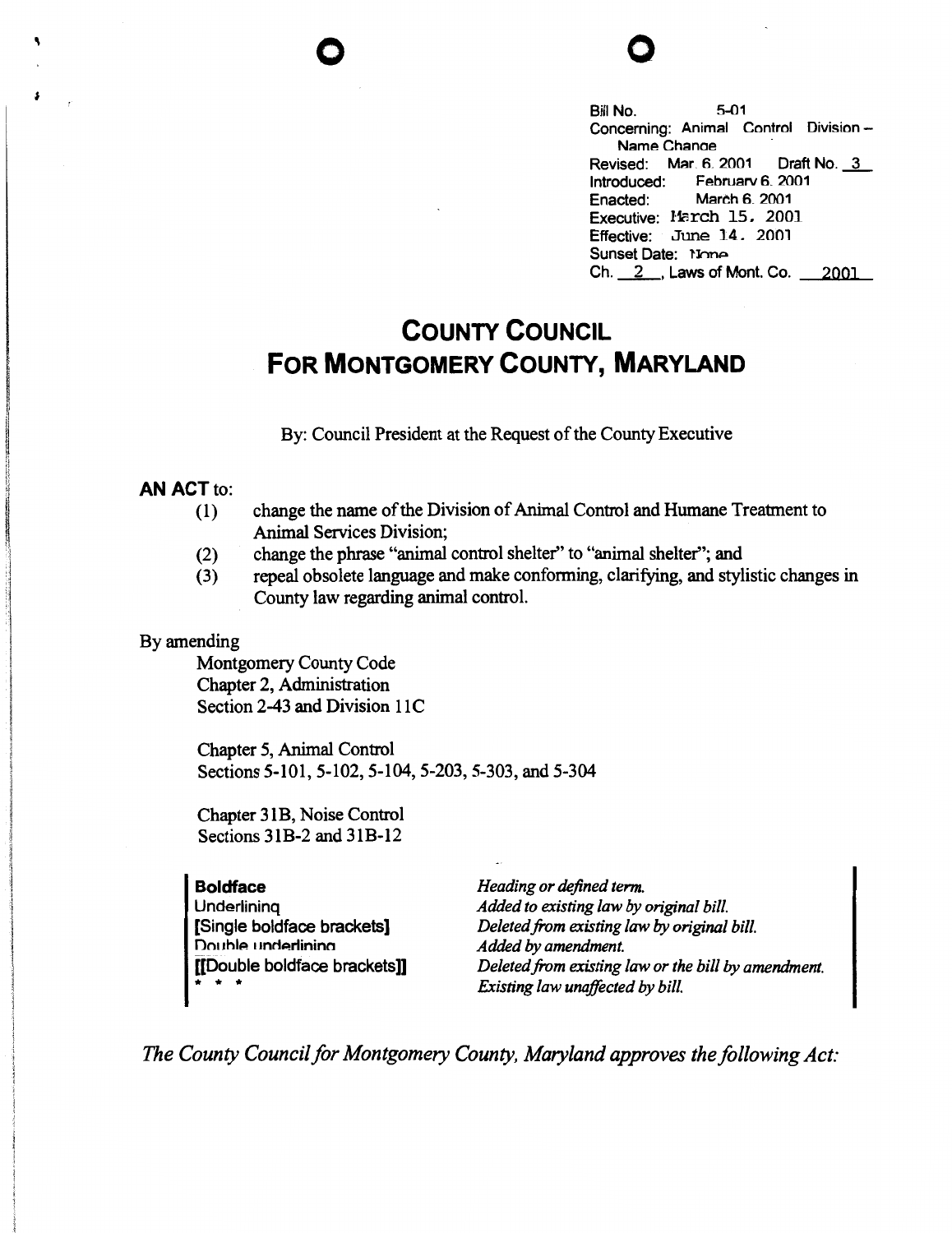| $\mathbf{1}$ |         | <b>Section 1.</b> |                                                                |  |                                  | Sections 2-43, 5-101, 5-102, 5-104, 5-203, 5-303, 5-304, 31B-2,                     |
|--------------|---------|-------------------|----------------------------------------------------------------|--|----------------------------------|-------------------------------------------------------------------------------------|
| 2            |         |                   | and 31B-12 are amended as follows:                             |  |                                  |                                                                                     |
| 3            | $2-43.$ |                   | Organization and functions.                                    |  |                                  |                                                                                     |
| 4            |         |                   |                                                                |  |                                  | The Department of Police includes the County police and the [Division of            |
| 5            |         |                   |                                                                |  |                                  | Animal Control and Humane Treatment Animal Services Division. The Department        |
| 6            |         |                   | has the authority, functions and activities prescribed by law. |  |                                  |                                                                                     |
| 7            |         |                   |                                                                |  |                                  |                                                                                     |
| 8            |         |                   |                                                                |  |                                  | DIVISION 11C. [DEPARTMENT OF ANIMAL CONTROL AND HUMANE                              |
| 9            |         |                   |                                                                |  |                                  | TREATMENT.] ANIMAL SERVICES DIVISION.                                               |
| 10           |         |                   |                                                                |  |                                  |                                                                                     |
| 11           | 5-101.  |                   | Definitions.                                                   |  |                                  |                                                                                     |
| 12           |         |                   |                                                                |  |                                  | [Animal control shelter] Animal shelter: A facility owned or operated by, or        |
| 13           |         |                   |                                                                |  |                                  | under contract with, the County for the care, confinement, or detention of animals. |
| 14           |         |                   |                                                                |  |                                  |                                                                                     |
| 15           |         |                   |                                                                |  |                                  | <b>Division:</b> The [Division of Animal Control and Humane Treatment] Animal       |
| 16           |         |                   | Services Division in the Department of Police.                 |  |                                  |                                                                                     |
| 17           |         |                   |                                                                |  |                                  |                                                                                     |
| 18           | 5-102.  |                   | <b>Administration.</b>                                         |  |                                  |                                                                                     |
| 19           |         |                   |                                                                |  |                                  |                                                                                     |
| 20           | (b)     |                   | <b>Director.</b> The Director of the Division must:            |  |                                  |                                                                                     |
| 21           |         | (1)               |                                                                |  |                                  | maintain records of any license issued under this Chapter for an                    |
| 22           |         |                   | animal or facility;                                            |  |                                  |                                                                                     |
| 23           |         | (2)               |                                                                |  |                                  | supervise any [animal control shelter] animal shelter;                              |
| 24           |         | (3)               | maintain permanent records of:                                 |  |                                  |                                                                                     |
| 25           |         |                   | (A)                                                            |  |                                  | animals impounded or otherwise harbored by an [animal]                              |
| 26           |         |                   |                                                                |  | control shelter] animal shelter; |                                                                                     |
| 27           |         |                   |                                                                |  |                                  |                                                                                     |

 $\hat{L}$ 

,

 $\frac{1}{2}$ 

 $\hat{\mathcal{A}}$ 

2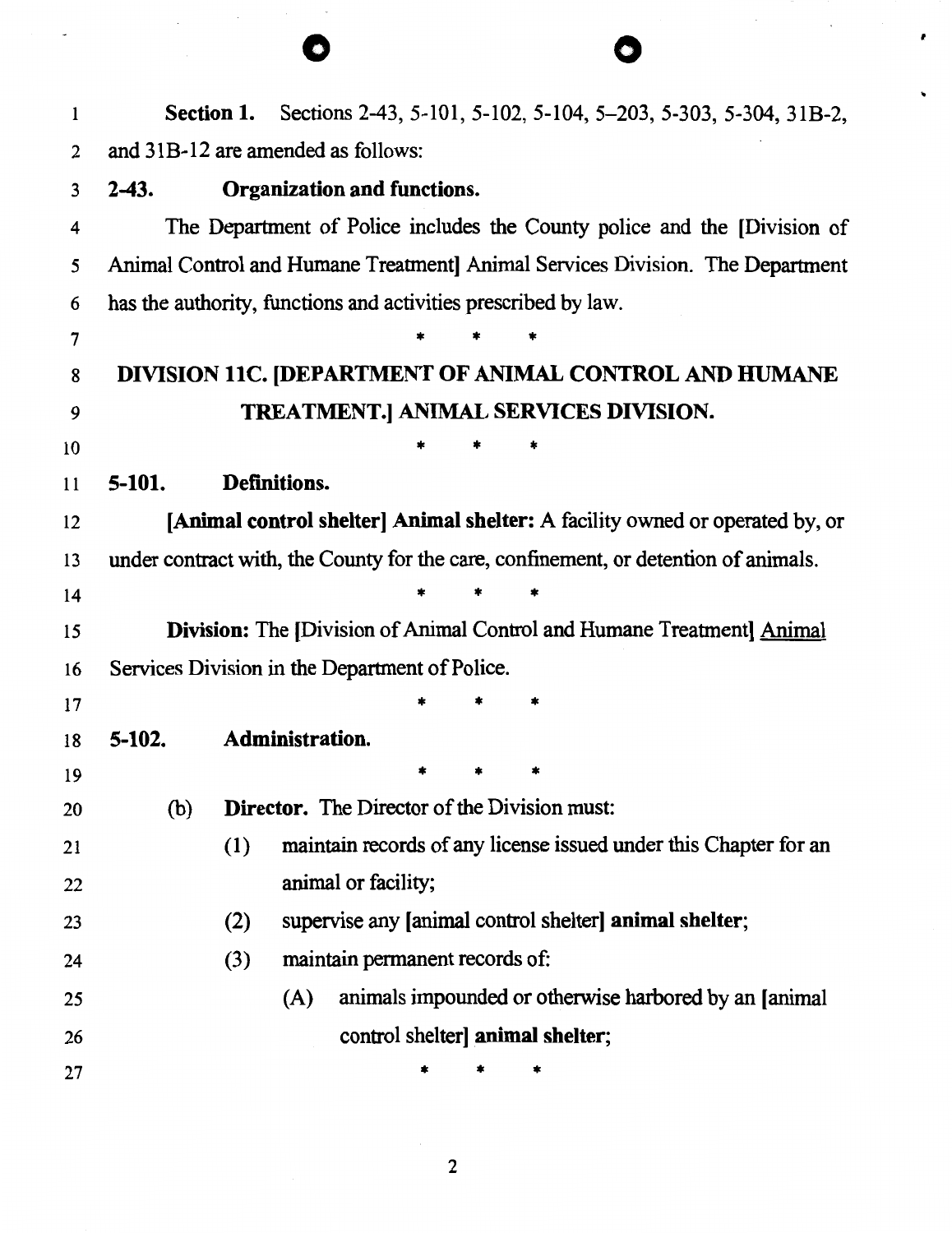$\ddot{\cdot}$ 

 $\overline{\phantom{a}}$ 

 $\lambda$ 

| 28 | (c)        | <b>Animal shelter.</b> The County must, directly or by contract, maintain    |
|----|------------|------------------------------------------------------------------------------|
| 29 |            | [an] and operate an [animal control shelter] animal shelter or other         |
| 30 |            | place of confinement. The shelter must remove, harbor, care for, and         |
| 31 |            | dispose of any animal that the Division finds is abused, homeless,           |
| 32 |            | unwanted, abandoned, or neglected, or threatens the health, safety,          |
| 33 |            | peace, or security of the public.                                            |
| 34 | (d)        | <b>Care of animals.</b> The County may [contact] contract with veterinarians |
| 35 |            | or animal hospitals to care for injured or diseased animals whose            |
| 36 |            | owners are unknown, that the County or its agents collect, or that any       |
| 37 |            | person brings to the [animal control shelter] animal shelter.                |
| 38 |            |                                                                              |
| 39 | $5 - 104.$ | <b>Animal Matters Hearing Board.</b>                                         |
| 40 |            |                                                                              |
| 41 | (b)        | <b>Duties.</b> The Board must:                                               |
| 42 |            | decide complaints and appeals under this Chapter, including<br>(1)           |
| 43 |            | complaints alleging a violation of an [animal control shelter]               |
| 44 |            | animal shelter adoption contract;                                            |
| 45 |            | recommend standards to maintain regulated facilities;<br>(2)                 |
| 46 |            | review the annual proposed budget for the [animal control]<br>(3)            |
| 47 |            | shelter] animal shelter and make budget recommendations for                  |
| 48 |            | the shelter to the Executive and the Council; and                            |
| 49 |            |                                                                              |
| 50 | $5 - 203.$ | Public nuisance and other violations.                                        |
| 51 | (a)        | <b>Violation.</b> An owner must not:                                         |
| 52 |            | *<br>*                                                                       |
| 53 |            | Allow an animal to enter private property without the property<br>(3)        |
| 54 |            | owner's permission. The property owner may capture the                       |
|    |            |                                                                              |

 $\label{eq:2.1} \frac{d}{dt} \frac{d^2}{dt^2} \frac{d^2\theta}{dt^2} = \frac{1}{2} \frac{d^2\theta}{dt^2} \frac{d^2\theta}{dt^2} \frac{d^2\theta}{dt^2} = \frac{1}{2} \frac{d^2\theta}{dt^2} \frac{d^2\theta}{dt^2} \frac{d^2\theta}{dt^2} = \frac{1}{2} \frac{d^2\theta}{dt^2} \frac{d^2\theta}{dt^2} \frac{d^2\theta}{dt^2} = \frac{1}{2} \frac{d^2\theta}{dt^2} \frac{d^2\theta}{dt^2} = \frac{1$ 

 $\bar{\mathcal{A}}$ 

-3-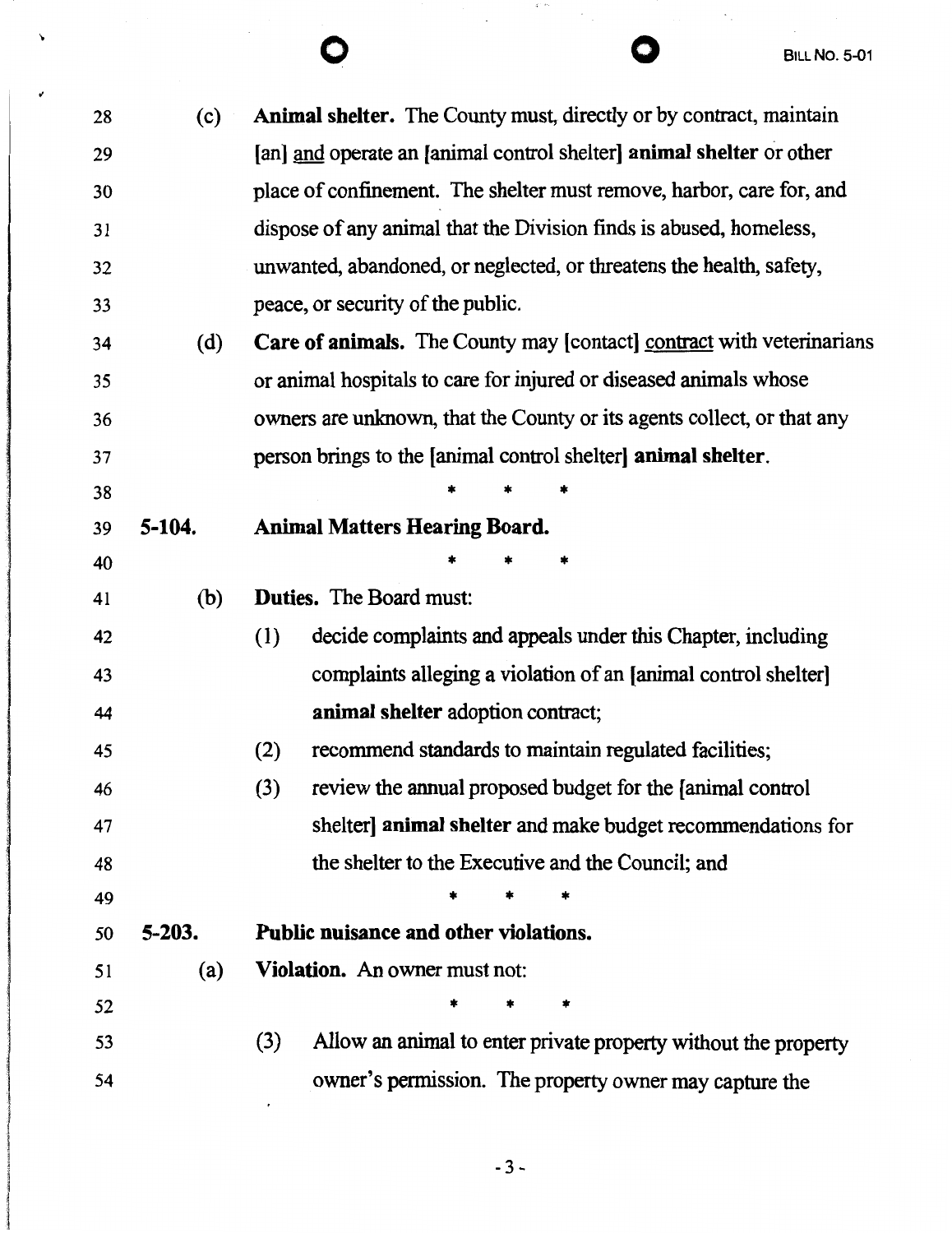$\bullet$ 

 $\bar{\mathbf{v}}$ 

| 55 |            | trespassing animal humanely and promptly notify animal control              |
|----|------------|-----------------------------------------------------------------------------|
| 56 |            | or other appropriate law enforcement authorities, or humanely               |
| 57 |            | transport the animal to an [animal control shelter] animal                  |
| 58 |            | shelter.                                                                    |
| 59 |            | *                                                                           |
| 60 | $5 - 303.$ | Impoundment.                                                                |
| 61 | (a)        | <b>Generally.</b> The Director, an animal control officer, or the Board may |
| 62 |            | enforce an animal control law or protect the health or safety of a person,  |
| 63 |            | an animal, or the public by impounding (or for the Board, ordering the      |
| 64 |            | Director to impound) an animal at an [animal control shelter] animal        |
| 65 |            | shelter or other facility approved by the Director.                         |
| 66 |            |                                                                             |
| 67 | 5-304.     | Disposition.                                                                |
| 68 |            | *<br>*                                                                      |
| 69 | (g)        | <b>Adoption.</b> The Director may place an abandoned animal for adoption    |
| 70 |            | as a pet unless the Board or the Director decides adoption of the animal    |
| 71 |            | is not in the best interest of public health or safety. A dog or cat placed |
| 72 |            | for adoption must be altered by a licensed veterinarian, at the expense of  |
| 73 |            | the person adopting the animal, within a time specified by the Director.    |
| 74 |            | The Director must set the deadline for altering based on the animal's       |
| 75 |            | age, sex, and health, but the deadline must be within 3 months after the    |
| 76 |            | adoption. If the owner of an adopted animal does not alter the animal       |
| 77 |            | by the deadline, the owner must return the animal to the [animal control    |
| 78 |            | shelter] animal shelter.                                                    |
| 79 |            |                                                                             |
| 80 | 31B-2.     | Definitions.                                                                |
| 81 |            | *                                                                           |

-4-